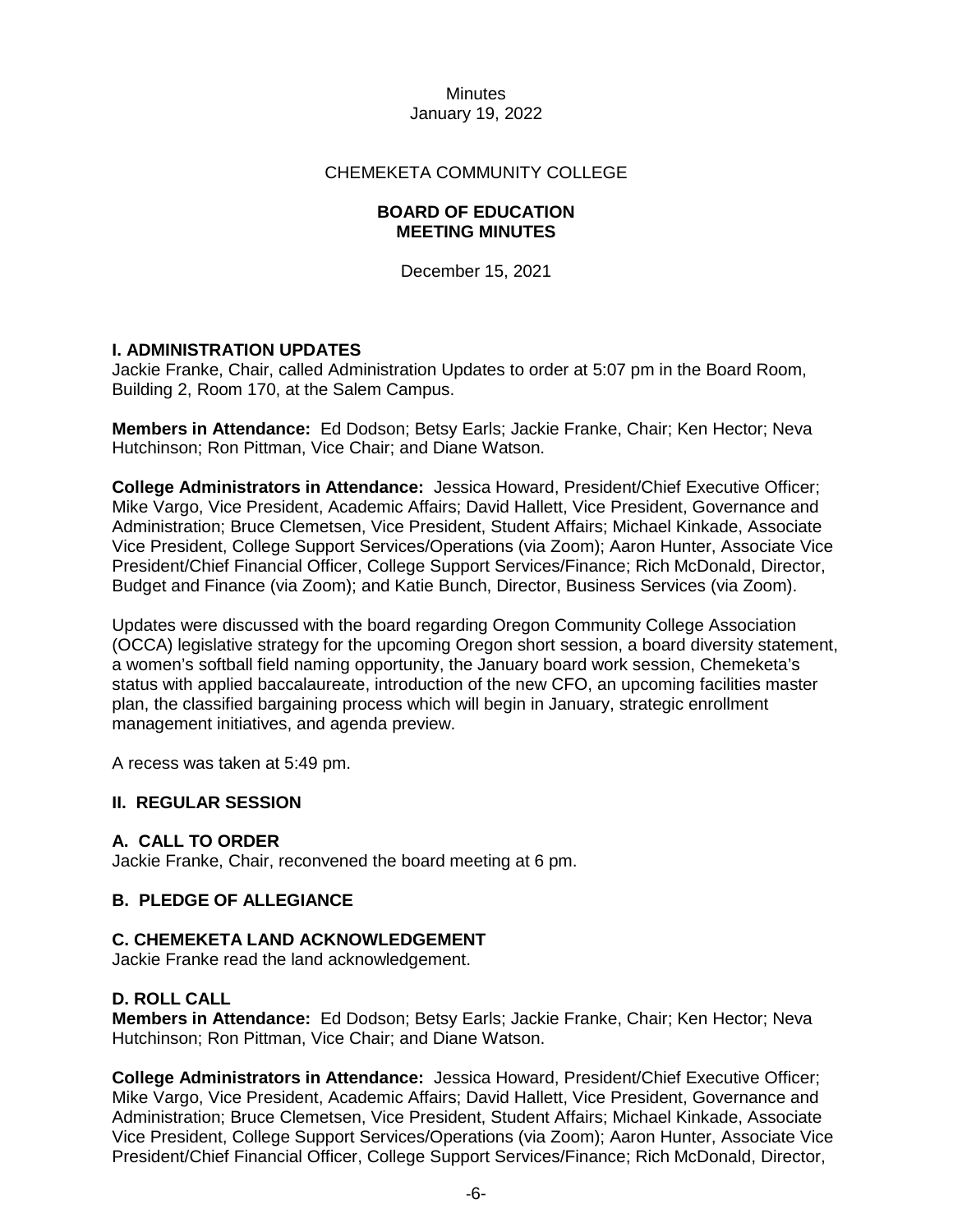Meeting Minutes Chemeketa Board of Education December 15, 2021 Page 2

Budget and Finance (via Zoom); and Katie Bunch, Director, Business Services (via Zoom).

**Board Representatives in Attendance**: Sam Brennan, Associated Students of Chemeketa (ASC), Steve Wolfe, Chemeketa Faculty Association (CFA); Aaron King, Chemeketa Classified Association (CCA); and Marshall Roache, Chemeketa Exempt Association (CEA).

# **E. COMMENTS FROM THE PUBLIC**

None.

## **F. APPROVAL OF MINUTES**

Ed Dodson moved and Betsy Earls seconded a motion to approve the College Board of Education minutes from November 17, 2021.

The motion CARRIED.

## **G. SEPARATE ACTION**

#### **Approval of Retirement Resolution No. 21-22-18, Patricia "Patti" M. Sessions**

Ron Pittman read Patti Sessions' retirement resolution and noted her 28 years and 3-month association with Chemeketa. R. Taylor, Dean of Business & Technology, ECE, and Visual Communications shared a letter on Patti's behalf.

Ken Hector moved and Ed Dodson seconded a motion to approve the retirement resolution as noted above.

The motion CARRIED.

## **H. REPORTS**

#### **Reports from the Associations**

Sam Brennan, Associated Students of Chemeketa (ASC), provided a verbal report and discussed fall term events and upcoming events occurring during winter term.

Steve Wolfe, Chemeketa Faculty Association, Aaron King, Chemeketa Classified Association, and Marshall Roache, Chemeketa Exempt Association, said their reports stand as written. Marshall welcomed new exempt employees and noted Celia Nunez, Executive Director, Center for Business and Industry (CCBI) was leaving to take a position with the Higher Education Coordinating Commission (HECC) and thanked Celia for her contributions.

#### **Reports from the College Board of Education**

Ed Dodson attended the Court Appointed Special Advocates (CASA) luncheon, the Oregon Community College Association (OCCA) forum, the OCCA board meeting, the college's Fire Suppression graduation, the Oregon Student Success Center (OSSC) advisory committee, the Chemeketa choir concert, the Salem Chamber forum speaker series, the Diversity, Equity and Inclusion (DEI) committee review, and the SEDCOR annual awards presentation.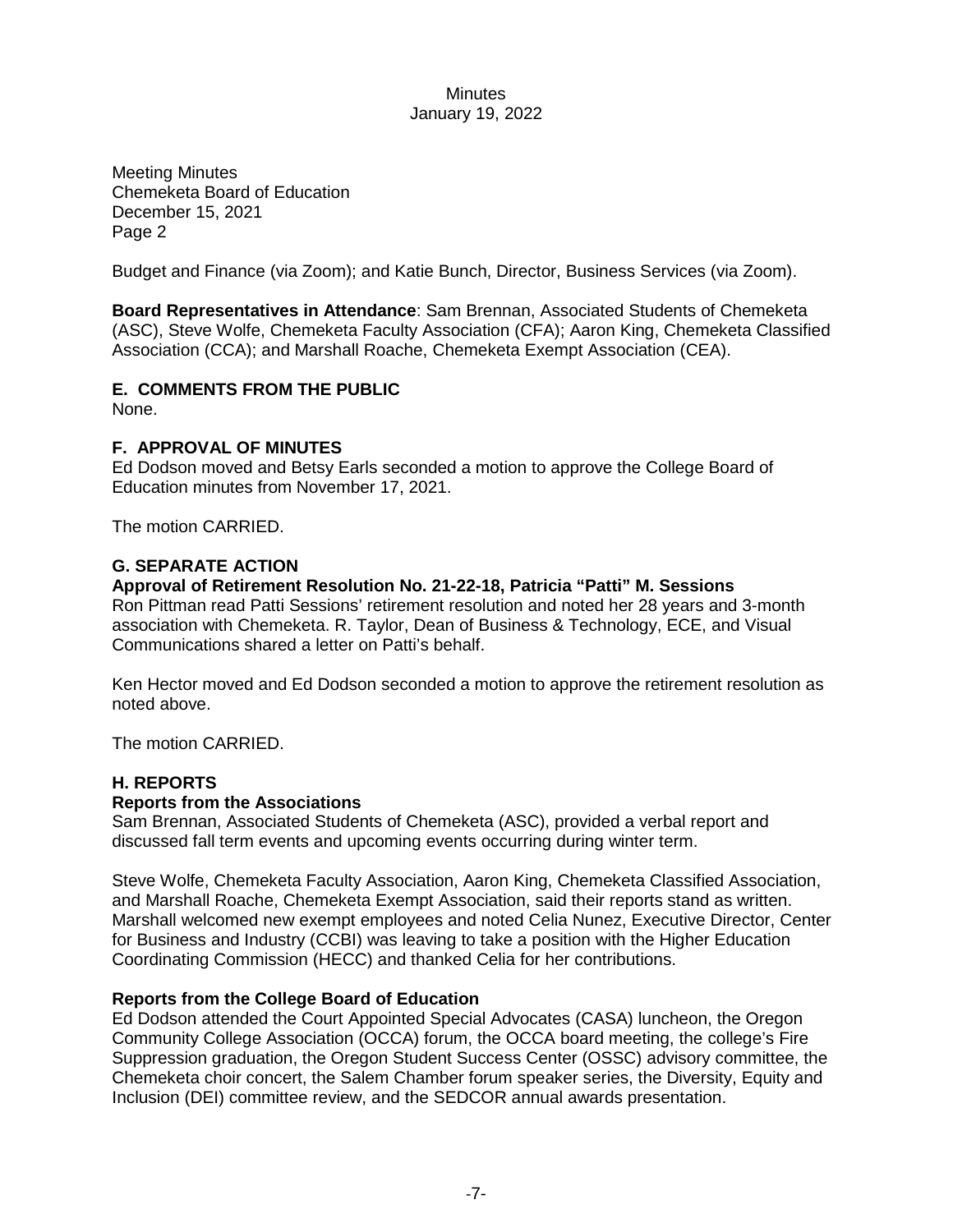Meeting Minutes Chemeketa Board of Education December 15, 2021 Page 3

Ken Hector attended two Silverton Chamber business group meetings and two Silverton Rotary meetings.

Neva Hutchinson attended the Chemeketa Cellars Nouveau presentation, the SEDCOR annual awards presentation, and the Salem Holiday Market, and she thanked staff and students for their great work at the event.

Ron Pittman attended agenda review, met with Paul Davis and Danielle Hoffman at YVC for an update, and attended the SEDCOR annual awards presentation.

Diane Watson attended a quarterly meeting with Woodburn Center staff via Zoom, the Chemeketa Holiday Social, the SEDCOR annual awards presentation, and the Salem Holiday Market, and she mentioned that the Chemeketa program brochures at the event were welldone.

Betsy Earls noted she took a basic accounting online course at Chemeketa this term and mentioned her appreciation for the professor. Also, she stated that the Chemeketa Instagram posts have been terrific.

Jackie Franke attended the CASA annual lunch, the East Salem Rotary meeting, agenda review, the Chemeketa Holiday Social, the Mid-Willamette Valley Council of Governments (MWVCOG) executive committee meeting and board meeting, the wildfire roundtable with Representative Schrader and Secretary of Agriculture Tom Vilsack, and the SEDCOR annual awards presentation.

#### **I. INFORMATION**

#### **Presentation of 2020-2021 Audit Report**

Katie Bunch, Director of Business Services, thanked Business Services accounting staff Kela Kruse, Nancy Espinoza, Andrea Schamp, Ann Marie Swearingen, Brad Tedrow, and all other business services and budget and finance staff members who worked throughout the year to ensure the audit report was clean. Katie introduced Ken Kuhns, auditor, for Kenneth Kuhns & Company and thanked Ken and his staff.

Ken Kuhns reported to the board that the records were very clean and well-kept, and discussed the three opinions in the audit. First, Ken referred to pages 11–13 of the audit report, the Independent Auditor's Report, and explained that the college is responsible for the financial statements and accounting records. Ken noted the auditors have the responsibility to audit the financial statements in accordance with generally accepted auditing standards, as well as government auditing standards. The audit was performed in accordance with those standards. Ken referred to, and read, the opinion statement on page 12. Based on the audit and the report of the foundation auditors, the financial statements were presented fairly and in all material respects. It was an unmodified opinion – a clean opinion – which is the best opinion that any entity can earn and the opinion that was earned on the financial statements that were presented for the audit.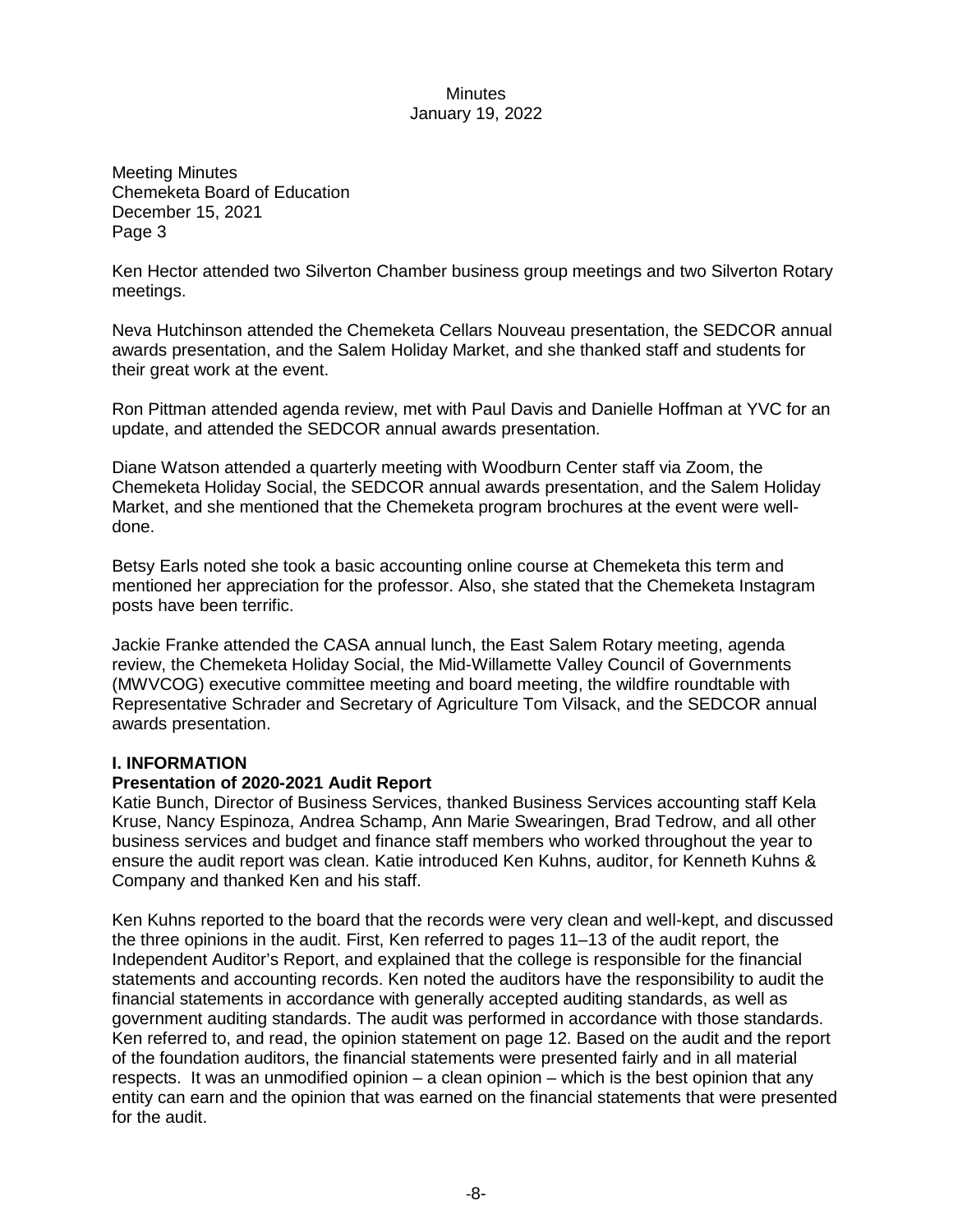Meeting Minutes Chemeketa Board of Education December 15, 2021 Page 4

The second opinion, on page 110, deals with federal government auditing standards and the requirements regarding what needs to be reported. The internal controls on an entity-wide basis were reviewed to determine if the controls and procedures were sufficient to allow the college to prepare its financial statements accurately and correctly. No weaknesses were found in the controls. The other part of the report dealt with compliance concerning contractual agreements, laws, and regulations that may affect the amounts in the financial statements. No areas of noncompliance were found.

The third part of the audit, pages 114–115, deals with certain rules and requirements for the state of Oregon (e.g., local budget law, public contracts and purchasing requirements, exceeding legal debt limits, etc.). The report indicates that the college has complied with the various state laws and regulations. In summary, the college received a clean opinion on the financial statements; entity-wide controls were sound; and there were no exceptions in terms of following state rules and regulations. Ken noted that, due to federal funds received, an additional audit report is required and will be issued shortly. Jackie Franke thanked Ken for his report and staff for their work.

### **Academic Calendar for 2022–2025**

Michael Vargo presented the 2022–2025 academic calendar and thanked Mary Scamahorn, Administrative Coordinator, for her work on it.

## **2020–2021 Financial Aid and Veterans Services Update**

Ryan West, Financial Aid and Veterans Services Director, said the report stands as written; however, he had several highlights to share. Ryan noted there was a big decline in Federal Student AID (FAFSA) filings for 2020–2021, that the same trend is occurring for 2021–2022, and that 2022–2023 data shows the decline is leveling off. More students are filling out the Oregon Student Aid Application (ORSA), which is for students who are Oregon residents but ineligible for federal financial aid, and the cohort default rate looks great. On February 1, repayment begins on student loans nationwide which raises concerns about how many students will fall into delinquency or default. The college is working with a non-profit guarantee agency to do targeted outreach with Chemeketa students going back into repayments. Emergency grants from the \$3.1 million in Higher Education Emergency Relief (HERF) assisted students during the 2020-2021 school year, and 76 percent of Chemeketa graduates received at least one type of financial aid.

Veterans' Services has been busy working on actively supporting veterans in remote operations and with the return back to campus. Ryan thanked Angela Archer, Trio Director, who stepped in with targeted outreach to veteran students. A second grant from the Oregon Department of Veteran Affairs helped provide funding for enhancements to the Veterans Resource Center and provided funding for some remote events. 238 veterans were served during the calendar year and \$1.75 million in revenue in tuition and fees was generated.

## **2021–2022 Faculty Sabbatical Leave Recommendation One-Term Spring 2022**

Peter Hoelter, Sabbatical Review Committee Co-Chair, reported on behalf of the committee that Aaron (Toby) Wagner, Mathematics, and Tracie Hodgson be granted a one-term sabbatical leave during spring term 2022. Board approval will be requested at the January board meeting.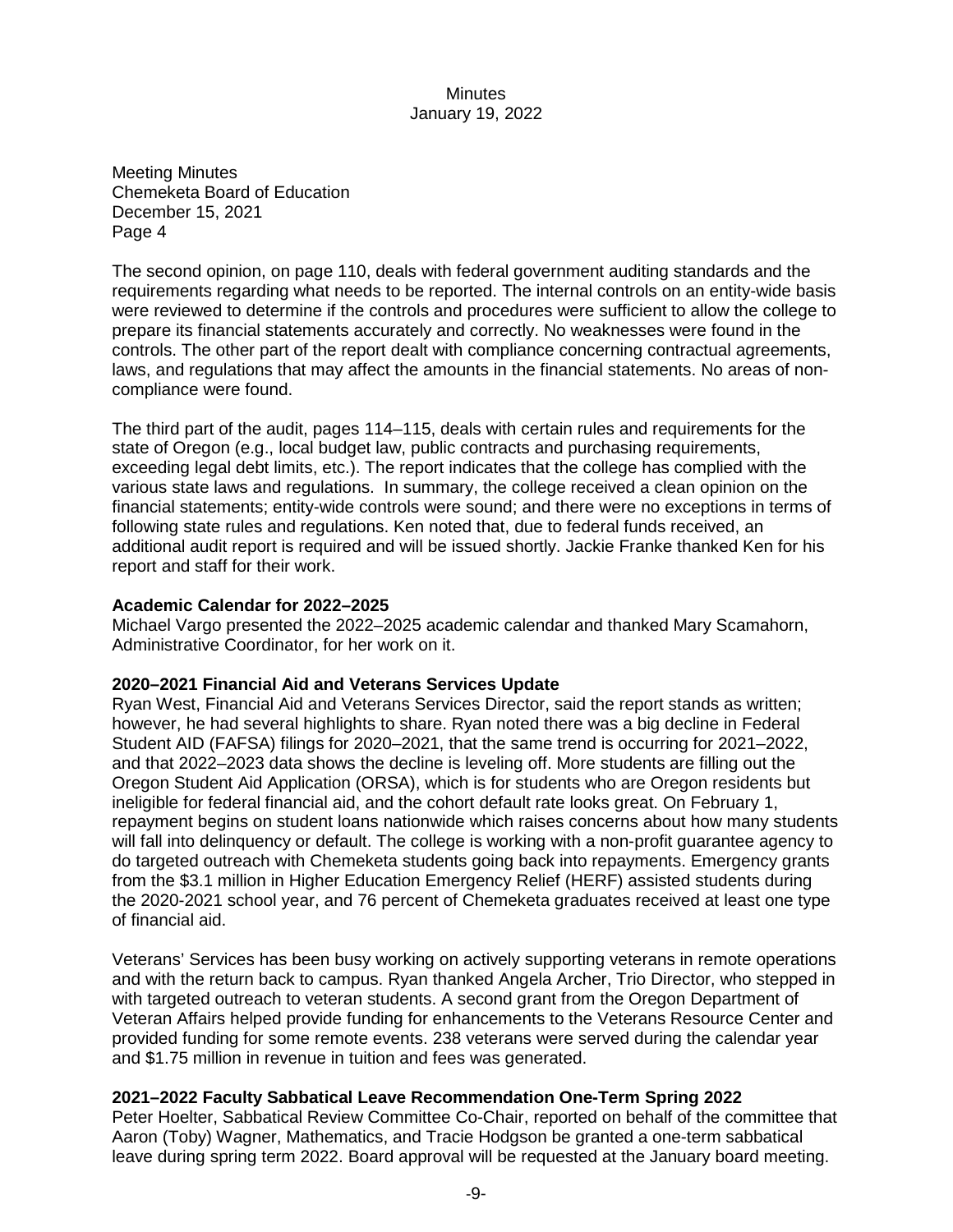Meeting Minutes Chemeketa Board of Education December 15, 2021 Page 5

#### **Statement of Budget Principles 2022–2023**

Rich McDonald discussed the Budget Principles and mentioned they remain unchanged from the previous years with the exception of discussing the focus on student success and mission fulfillment in order to align with the college's strategic planning language for next year. Referring to the Resources under Financial Environment, Rich discussed the state legislative appropriation of \$703 million dollars for all community colleges, state support and distribution of resources, economic growth, enrollment impact on revenue, tuition and fee revenue, and college expenses.

## **J. STANDARD REPORTS**

#### **Personnel Report**

Alice Sprague, Associate Vice President of Human Resources, said the report stands as written and provided a few highlights. In the new hire section there was one grant-funded position. Also, Alice thanked everyone who made the holiday social such a wonderful event and gave a special thank you to classified staff and exempt leadership for their support.

#### **Budget Status Reports**

Katie Bunch referred to the Statement of Resources and Expenditures and noted that property tax revenue is coming in now through June. Also, this is the first month for this year that there is an amount listed for the beginning fund balance since the audit is completed. Katie noted on the Budget Status report that the expenditures are at a reasonable level for this time of the year and that cost savings will continue in some areas such as travel.

Rich McDonald said on the Status of Investments that there were many new investments, but yields were not as high as expected. The college continues to focus on the areas that can be invested in based on the guidelines.

#### **Capital Projects Report**

Michael Kinkade said the report stands as written.

#### **Chemeketa Community College COVID-19 Health and Safety Operational Plan**

John McIlvain, Emergency and Risk Manager, provided an update. The college continues to watch Oregon Occupational Health and Safety Administration (OSHA) as it waits for the resolution of legal challenges from the Federal Emergency Temporary Standard that would require private employers of 100 or more to mandate COVID-19 vaccinations or weekly employee testing. In addition, the guidance from the Centers for Disease Control (CDC) and Oregon Health Authority is monitored, the college encourages vaccinations and boosters, and all health and safety protocols are followed.

#### **Recognition Report**

Jessica Howard acknowledged all the employees in the written report.

#### **K. ACTION**

Ron Pittman moved and Betsy Earls seconded a motion to approve consent calendar items No. 1–4.